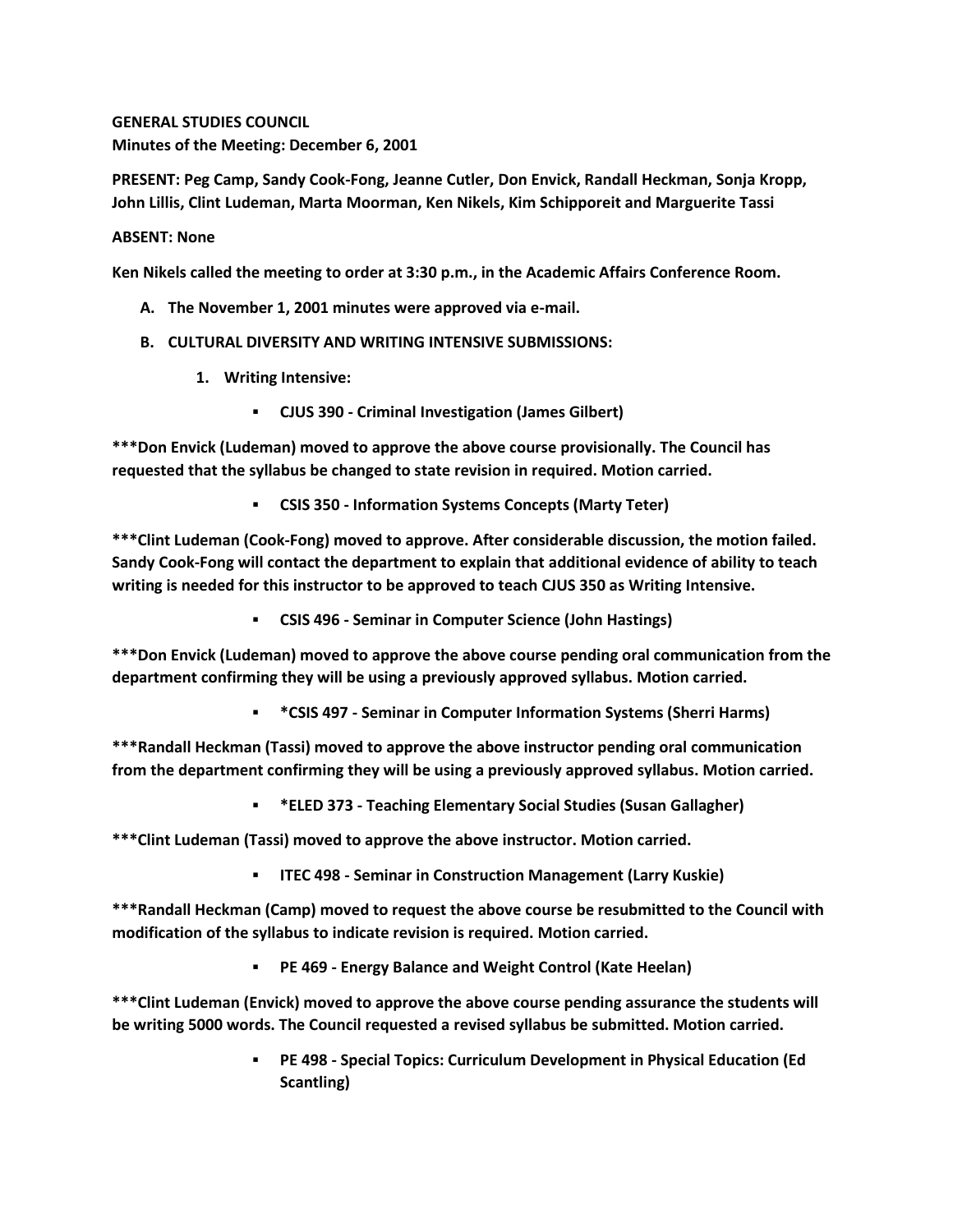**\*\*\*Marguerite Tassi (Envick) moved to approve the above course. Motion carried.**

**PSCI 400 - Public Administration (Claude Louishomme)**

**\*\*\*Clint Ludeman (Cook-Fong) moved to approve the above course. Motion carried.** 

- **\*PSY 493 - Readings in Psychology (Krista Forrest)**
- **\*PSY 499 - Research in Psychology (Krista Forrest)**

**\*\*\*Randall Heckman (Envick) moved to approve the above instructor pending modification of the syllabus to indicate revision is required.**

- **2. Culture Diversity:** 
	- **FREN 414 - Advanced French Conversation (Sonja Kropp)**

**\*\*\*Marguerite Tassi (Moorman) moved to approve the above course. Motion carried. \*Indicates the course is approved as CD or WI, however, the motion is for approval of an additional instructor.**

**C.**

- **D. OLD BUSINESS:**
- **E. NEW BUSINESS:**
	- **1. Student Appeal for CD:**

**A student, who is to graduate in December 2001, is two credit hours short of meeting the CD requirements. This student was notified by the Registrar's Office that she was short CD hours three times and as early as February 2001. The student was misled by her advisor and therefore did not contact the Registrar's Office until the end of November. The advisor has proposed substituting a course the student has already taken for fulfill the requirement. After considerable discussion, a motion was made. \*\*\*Clint Ludeman (Envick) moved to approve the student appeal and substitute a course she has already taken to fulfill the CD requirement. Motion carried.**

**2. Student Appeal for CD:**

**A student is asking for a CD waiver. This student attended UNK from 1992-94 and completed General Studies courses, then transferred to Alaska and earned 52 hours there. She has returned to UNK with a different major that will not be completed for another three semesters. She would like the Council to accept courses taken there for her CD requirement.**

**\*\*\*Marguerite Tassi (Kropp) moved to deny the student appeal. Motion carried.**

**F. MISCELLANEOUS:**

**\*\*\*The meeting was adjourned.**

**G. NEXT MEETING:**